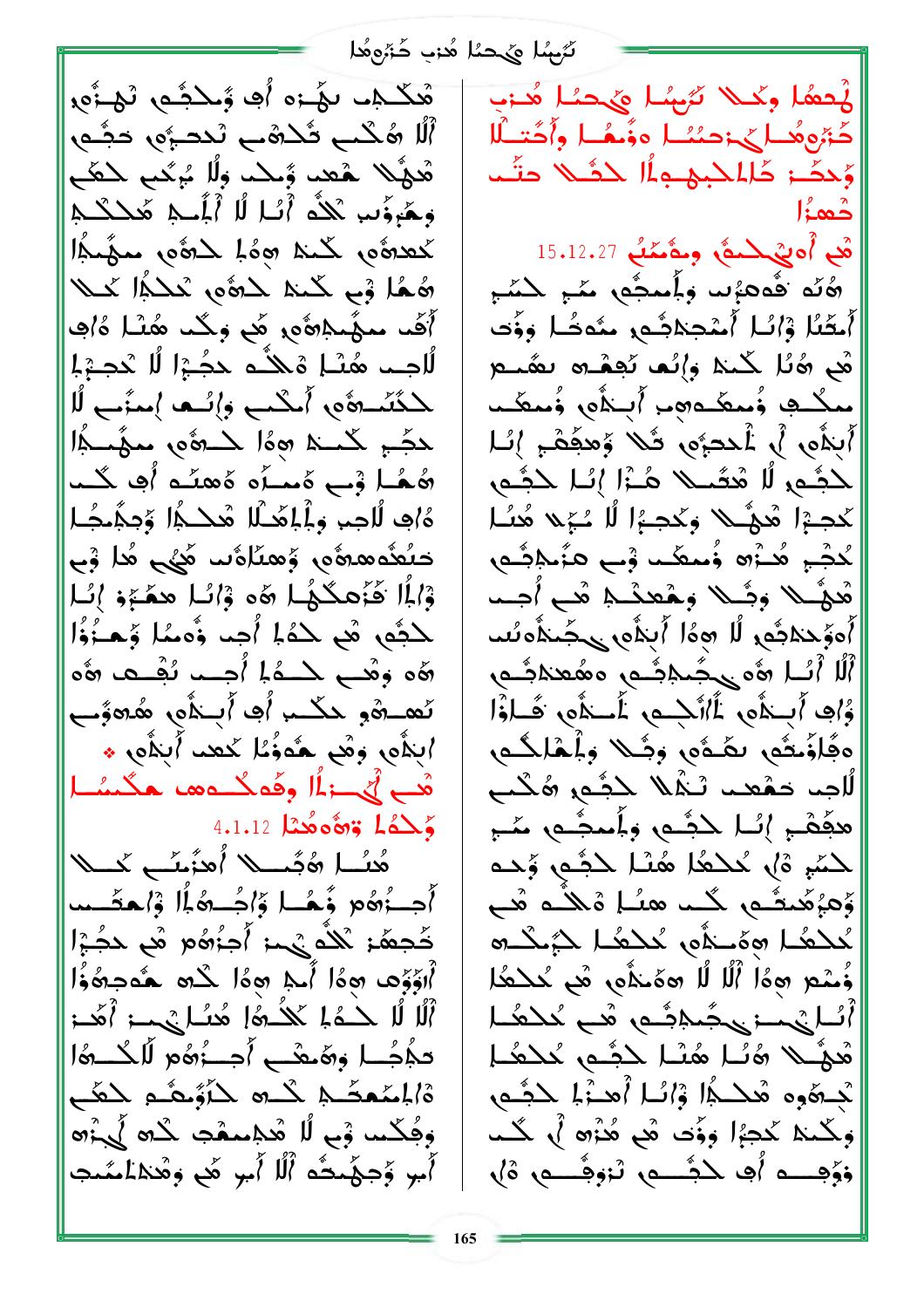المُهمَّا صَحْدًا هُدَبِ حَزَّمِهِ

رَهُوۡۤا وَٛبِي أَهَٰذِ ۗ إِنَّا وَٱلۡطٖ هُنۡجُسِي وُٱهَٰذ أْنُا وَفَدِيكُدِهَا إِنَّا دَّاسِطٍ وَٰٓاهَٰذِ أَنَّا وَّاٰهُكُم إِنَّا هَآٰٮِمْ وَٰٓاهُدَ أَنَّا وَجَاهَا إِنَّا دًا وَاهَدْ أَنَا وَهِمَسُا إِنَّا وَحِكَمَا لَهُمْ وَلَحِمًا أَبْتَعَكَـــِي كَـــــه مَعْسَسًا أَه لحَمَــا َفَمِكُمُهَا أَاوَهْبُ كَمِلًا أَهْبَشُمْ أَه كُعِّدُهِ وَقَدِيكُدِهَا حَقَّةِ أَوْلَا هُدَوْا إِنَا لَالْكُمْتِ وَلِلِنُفِّ مُنْتَقِي لَا أَحْمَيْهَا } أَلَّا لَكْتَنْمُعْشُدُهُ لَمْكَنْ الْمُسْدَهُمْ وَلَّا إِنَّمَا تَأْهَدَ وَجَهْعَتَ أَحْمَدِيْهِا أَحْمَدِيْهِا وْبٍ أَبِّ حَجَّىـٰدُه وْاهِهْفِنَـا لِلْهِب وْبِ لَا سُبْحِهِ إِسَّا ﴾ لِإِنَّــم إِسْتَهَا إِسْتَهَا أحمدجْ لِمَاجْ الْمَسْمَدِ الْمُسْتَقِيدِ مِنْ الْمُسْتَقِيدِ الْمُسْتَقِيدِ الْمُسْتَقِيدِ الْمُسْت للْعَلَمَاتِ مِنْ ٱلْلَّا لَكُمْمَهُ وَالْقَالَ الْمُرْجَمَعَ مِنْ الْلَّامِينَ مِنْ الْلَّامِينَ مِنْ حشجعَكِ هُــلًا ولًا نُعجَكَوَٰڢ اهَــفِــم ۆھمئىلل ھ وأددألا وهذب كنزوها فْهْيُهْا. ەُنْھُدْشُو ئْلْاَكْتْ ھْمُتْشَا. هِ هُم أَمْمًا وَيُورُّا نَعِيُّو \* \* كُثُّه أل وهُزم مُدهَّده بِكُــه اُبِ كَعَكَــبِ هُــزَبِ كَـزَبُرِهِ هُــا بِكُــه اُب َّكْتُبْ كُتْرِكْدُاُر نُعتَكَ هُزْسًا هُنْتُهَا خَبْكِهُ لُم هُذِمًا بِكُهُمْ هُدَهُا وِوْمِيهُا. ھُے ئُـــلا اُمنُـــا وِھُمْکیــــۂھا ئُـــــو حوَّمعُنُهُ أَل مُكَمَّدُ أَهْ يَكْسُمُ أَمْهَ لَهُ مَحْمَدِ الْمُعَامَ هُتُــه هُهْــم ونْعكْنْـــا كْــــلا هُهكُهُةهِ ورُحفًا هؤُهُا وكُنفُسًا.

كُمْ لِكُمُهِ وَمِ وَلَا كَكْسَهُ أَلَّا هُمْعُم كُكِسُّدُو حَكَبٍ وُهِــزُوْهَا كَمُّدُمُّـَـا هُدِمُمُعدُ کُره هُ هُنُديُهِ کَجَانُم أَمْثَلُا وُاْفِ وَّەُمِ أَهْدَ كَــلا كُــْدَى فَيْجِبُرَا أَمِنُا وَجَدْهُا مُفْجِبٍ كَتَبَةٍ أَوُّحِفٌ ولَمَّا وَلَا حَجُّهِ جَمَّا كُبِ أُهُبَ ولُ حجَّدهُ ) لِّأَسْكَسَبِ وَٛاحِظهُ صَ كمستؤهر كمسمكتوه والمقفوسية أَمْكِرِكَ مَوْمَدِّدُوْهِ مِوَقْعَدَ هُمُ وِلَا نَسمُّدب كْـــ30 كْلُـــ31 سمِيَّىـــكِّ الْمَوْسُلا لِأَمِثْمِ الْمَحْمِلِ مِنْ الْمَوْمَةِ الْأَمْرَ هُه أَه كَمِلا شُموهُ الْمُ أُهزَّمَنِي يَهِمز وْكِلْمَحْكَسِمْ لْلْجِسْتُوْمْ وْهُمْعُنْـْدِيْرُه لِكَبَاتُ أَيتَنَا هُبَّى أَلِمَعَكُمْ كُــــاه ضَّـــاهُ وَغُلَّا أَه حَــدُّهُ وَحُــد اللَّهُ لَلَّا لَلَّا هِهُا ضَيْحِدُوفُا ٱلْلَّا صَدُّوْحُـُـدِياْ ٱيْلَا الْمَوْيَاتِ مِنْ مَصْلَحَمْ فِي مِنْ وَقْ ممْجْهُمْ لِعَجَاتُ وَأَلْقَامَ الْمُتَمَمَّلُ وَالْمَحَمَّلُ وَأَرْدَ وِّجِدُهِ ذِكْمِلًا وِنُحِهَا أَجًا حَجَّحَجَّهِ، أَمكْب وَْهِ، مَعْنَبٍ شَبِ خُوفِكُوبَاً وبأباسف أبى حدةً محكِّراتُه وَاجُل كَجِيسةُوفاًا لَا هِوَا لَامِكْسِبِ وِقْسِبِ حِكُماً أَنَّى خَكْشَهِ ٱللَّهُ أَبَّ لَلْكُبِ وهُدْشَبِ حَدْهَدُـٰهُا وَهَمْعُتُـُهُ ا وِحْدوْهُداْ إِلَيْهِ أُجِزُهُمْ \* وودزلا وهزب الهوليوهم ثْبِي أَيْرِ زِلَٰمَ وَهُمَكْتُمُصَا حَكْسُنَا  $1.12.17$   $L$   $\sim$   $300$   $L$   $\sim$   $5$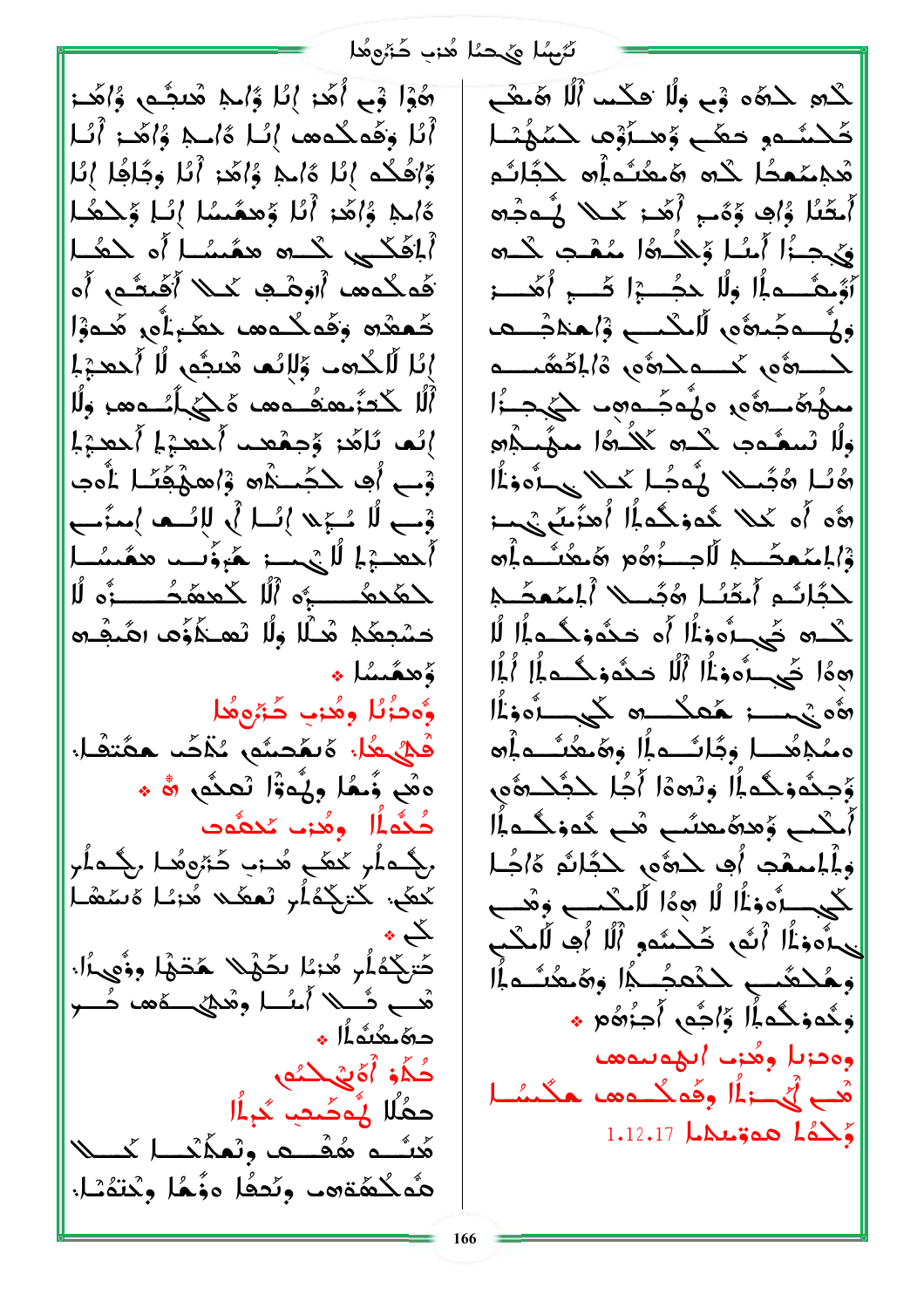المُهمَّد حِمَّا مُدَبِّ هَزَمِهُم

ئلُع حكَّكْسًا وحُامِعُعُا. هُبِ رَجِئًا لأههان هُــوهدُه حقَيقُــا هوُلمَ: ه هَكْس مِ مُسْتَهْرُهِ : مَكْمُرْهِ لِكُخُه أَنْ شَلا سُقفُ مُمُسَّقِينَ لَ هُــُلَا هِهُا. هُــــونْرَهُـــز هُوصِيُــا  $\bullet$   $\circ$   $\circ$   $\circ$   $\circ$   $\circ$ كْلُوُا وهُبُمْعًا هُنِ حَزَّهِهُا فَمِّي. أَوَّىعًا أَسِرٍ وْهِـلًا نُعِـزَى هَأْسِرٍ أَوْأَلُ وِيَكْتُبُ لَعْكَمِي، مَرْهُدُوا رُجٍّ، تُّ أَمْتَـــد وَمَعْمَقْـــا حَمْـــنّ هَجنّـــتا هُزِكُمِيهُا وَيُعْبَدِيهِ فُزَّةِهَا. حَكْمَتُ كَعدتُــمِ، دَـــزِ دُـــرَّهıهُ إِلَّا هَيِّـتُــا إِلَّا أَحْمَدُهُمْ لِحَثَى حَمُّوْا كَبِلًا هَبُعْجَا وهُذب كُبْرِهِهُا هَبَّىهُا هَه وهُدِّأَهُمْ لْمَكْـــدەمە ذُبْعُـــا وَاُهُتـــاْلا. دَتْقـــاْلا وَّەممُنُكُمُّا كَرَكَ رَكَّ مَرُهُدشُهِ ۚ هُرِزْ إِ أُسِــوٖ فُـــدَّءُوٓٓ أَو مصَــْمَـــــــــــ مُّـاتَــُـــــدُّإ مَكَّسُــدًا. ٥أُــــو رَبِّ إ هدهٌ ـــزًا 50 وَحِكْعِهَا بِدُووَٰا رُلِ حِكْرِجُ الصَّيْحَالِ هُكْنُا حِزَوْجُا وِهْكِماْ وْهِمْنُبِهَا حُكْبًا }نُا وُلمَنْعُمْ لِمُعْمَدِهِ مِنْ هَمِ هِيُمْ الْمَ أَوْكُنُنَا لِحَـٰهُ} مَتَنِجِبَاًا أُدْيَكُنَـٰدًا. حەُب وئىلا ولَّا ھُكْسە لِكەَه لَّا ھُمَا أُوْكُنْتُمَا، لَا هَٰزِمًا كُلُه وِتَابَاا دَنْجَائِهِمْ دەُوْا ھىُ اَا اُكْدەُ دا ؛ دِّمٍ لَمَتَ حَيْرًا كَلَاثَةُ صَلَّى وَهَيْتُوا وَ ھُنُّی وَحكْسِهِ حَكْحَظُ وَلَاقُحِسُجُا ەُىھُھە خْشْخْدًا مُزىُنْدًا. شَقْ أَس وكَـمزُوُّا 200 لَّهُ نَاحٍ حِتُمُّا كَعْتَمِ لَمَّا

هَيْمِسَا هُــزبِ هَزْهِ هُــا. ?جـــهُ! معْــودهُوْا وكُــولًا هزَّــُــف خْتِنْــا ولُمَثَلُه وهَكُــع مَمَّـة10 كَــر هُــأَمِر أَسِ كَعثَموُا هَزُم هُٰزُهِ، حَكَّ هَٰٓزَهُمُا مىكُ مَّدِئُلُ وَحَرِّجُدُلُر مُعَلِّمِهِ هُمْلِ \* لَحَدُمُ مَا اللَّهُ الْمَعْلَمُ مَعْمَلَ نَهُ أَ هَفَ ; لَكِ ا مَكْعُدُوا وِهَ;الْمَاجِحِمَا، مُمْبَئِسًا كُنفُسًا، هُــزب |كَتْرُهِهُا لِمُهْدُلُا \* مَعفَّم أَسْتَدَ مَنْ وَهُوَ مِنْ مِنْ مَنْ أَحْدَ حمَّــــــهوُّا هُرِجَّـــــمِلًا. حَرَّهِ حُـــــةُ ا وَهِيَكُمْ وَهُ أَلْ ثَلا ـهُلا حُدوْدًا هُلُع وهُا: مَكــلا كَعثُـووُا هُــأَمْ هِهُا. هكـــلا قُافُــا هْلِيْنِ مِنْ سِمَاء لِمَ هُوَ الْمُسَارِ وَمُسَارًا لاهمُسُا \* هُا تَتِّ نُـبِلًا ههُ هَكَــدًا. مُتَّبَى هُالحُب دُےۊئۇ، وخَبْرِكْتُهُ أَنْهَ هَمَّتَكُمُّاً، ثَعْضَفُو وُّحْمَدُا وَحَبَّنًا ﴾ منُه أَهُا، حمُّلًا، عُه هُر كُر وُهْا. ?,جِدًا وِكْتَوُيْا حَدُّولًا نُحِعًا. وَحَرِّوهُك مَعْدُوْا وَّكُمْ حَكْنُرُهِ، أَقْبَعْهِ حَدَّةُه مردِّم انْهُمْ، مِنْتُمْ رَمَزْلُمْ مِكْمَدٌ، ىُّدِىلَا هُمِلَا ەمھُەكَا \* |إمدَّتُلْ: مِثْمَلُوطُ: حفُلًا، هُمْم فَمِكْمِمَ كَبْرُهِ هَٰذَا وَهُمحِزْهِ كَلْتُهِمَّهُ لَٰذٍ حَلَيْتِ مَعْقَبٍ ثَبِ رِجَّىكَ عَبُرَمَ هُــَرُهِ. للكَعْسَوُا وِهَـزالًا مِدَىِّمَــب وِهَا. وِلَا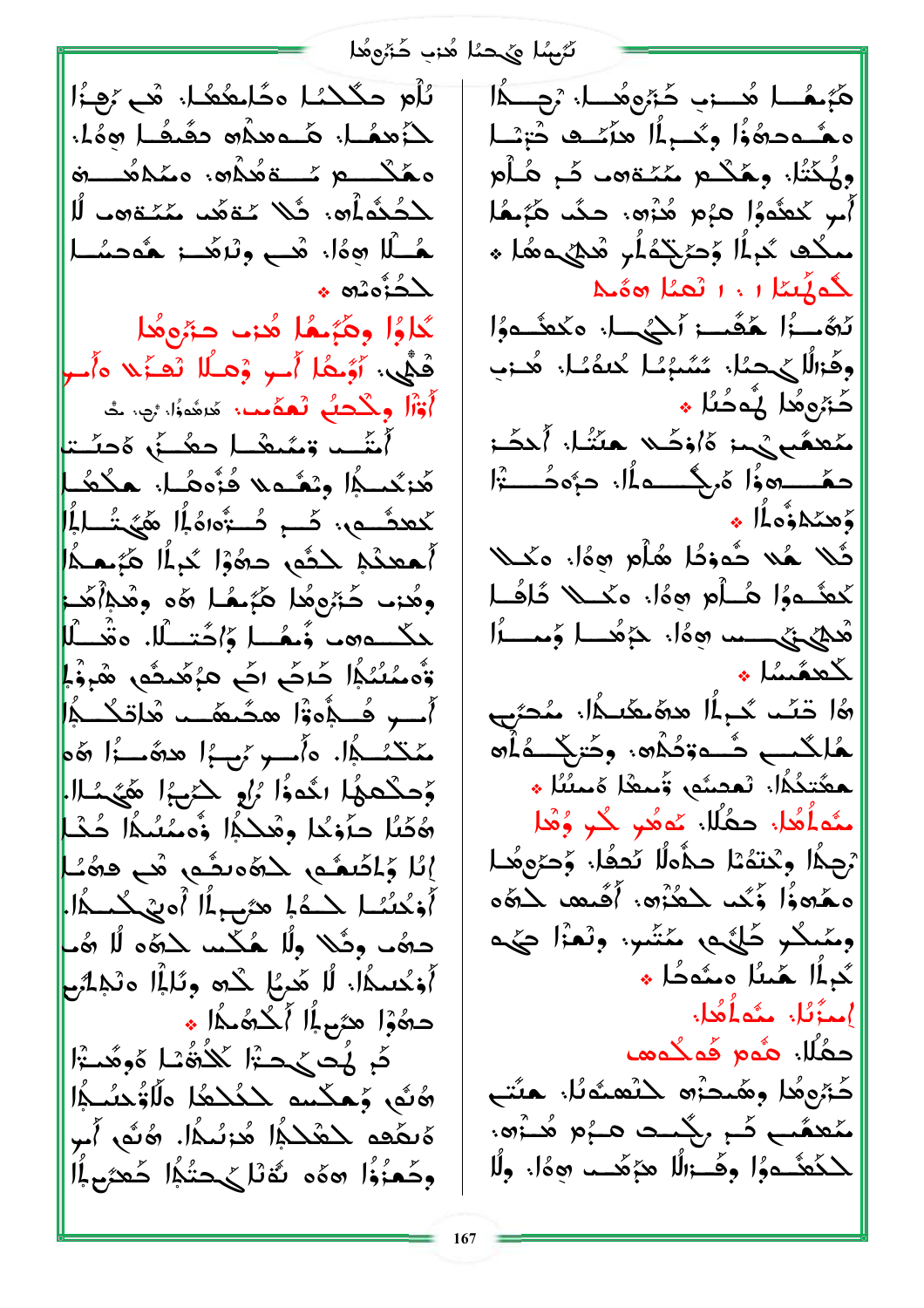المُومِنْة صِنة المُعرَّدِ المُومَّة

خَنْهُم مضْضًا وَأَمِنَّتْ حَقْنَهُ: أُدهُــا وبُرِكَمـــدأَى مَهوُسُــا كُــــرِلُم هَبُعِماً هُدوْسُمًا وطَوْطُه فْتَبُ همّي الحُدّاوُا وسّم هُـ هُبْهَا. هُنُا وأَسْلَمِهِ مِنْكَبٍ مُن مُبْتَغْا ى هَذَا تَكَمَّنَهُمْ وَهُمَنَّةٍ وَهُمَّا وَهُوَ وَهُوَ وَهُوَ وَهُوَ وَهُوَ وَهُوَ وَهُوَ وَهُوَ و كَعِتْبُهُمْا وأُسِلُّوهِ مِنْهُمْا هُـِنِف دَّبۡوهُكُلُّ وَۡـمُـــا وَٱحۡتَـــُلاَ. هُ نُـــا وأُمِلَّهِ وه عَلَى أَو كَبِما اللَّهُ وَالَّهِ وَحُدَّة هِمْكُمِنٌ هُومُدَّةً إِلَّا هَوَسَةً إِلَّا وَإِلَيْهَتَ كْمِيلًا حِمْدُهِ هَٰٓءُحُمَا. هُ نُما وُاهِ لَٰا كْمُنَا مِتْرَا وُبِعَكْكَ كُلَّهُ مِنْكُمْ وُلُوه ەلْل ھُەمُدا وڭلاڭلى كىلا وُەڪَتُوھە لمُتشأ هَهْتُمْل هكْس حْخُدْهُا ەڭى كىڭىكا ەكنۇڭلگى ئىم لِّلَيْحِطُ ذَاءِكُمْ مِنْ الْمُؤْمِنِينَ وَالْمُؤْمَنِينَ مِنْ الْمُؤْمِنَ حكْضُره لحْسَنُ مُحْكِمًا مْعُـمْدُا وْاهُدْ: وكُمْ حكْسِعُا حُكْسُو مَمْنُـا حَزِيُهُا أَلَّا حدَّىٰ ۚ مَٰٓلًا وأَحْدَّوُا ۚ مَمَّ كَمِيلًا هُوْا لَمْشَمْعِ مِلًّا أَضَمْلًا كْمِعْصَا وْلَا أَحْسَنُكَ مّْتْسَا مَحْجَمَس هَاوَكُمْ هَنَّنَا ٱلْا شُهِكْتُ وَوَٰا شَبِي كَعُثَرُا وكَعمحُل وهُوَجُل وِيُوتُوْلِ هَٰذُو هْبِ حنَّتنُهُـا هُمحُــ; كَــلا هُــُهُوُّا وهَٰٓدٍهُۥ مِمُّومُدا وهُمِمُا ٱلْل كَتَرْهِقُا، حَمَّمهُا حَثَّه أَمَنُا فَـْشَكْمُا أُسِرِ نُعِثُـووُا هُــأَمْ هِءُا هُـــوَ وُصَـٰٓءَا لأهمُل كُومِكُمْ أَنْثُمِكُ مُعْمَلَ.

أُونِيَكْمِيْكُمْ. وُيُصِي وُإِنَّ الْمَكْمِيَّةِ ا وضَعْدًا هَٰرِمًا وِلَمُاهَٰذِ أَه وَلِمَكْعِب أَسُّمٍ. حـهُ وَهوَه هَلَاتْها شُعَبُّهْا وضَوْتَهُا لَهُ فَأَ خَزِهَكُمْ وَحَقَيْهَا هَبُعِمًا. ٥أَحِعُا وَمِمْكُو ضَحِصًا هُبِ كُودجًا وهْعِمًا مْبِي هُــِرْوَا. (وُكَبُـا ەھَدىگىپ ھَبِ مەشۇرا كَتْدُرِّسْدەُ ، وهُلمُ تَصْبَهُم وهُمْ تَصْبَحْتُ وَهُمْ وَهُمْ وَهُمْ وَهُمْ وَهُمْ وَهُوَ مِنْ مَنْ مَنْ مَنْ مَنْ ەَحمُّــەڗؙڡٞۺٯڕۄۄٚۄۿڔۄ حرُه تُعسس هُ مه وحُرجٌ مساء المُ من ەَجمەۋَجەۋە ، ھُكْب مِنَّە جِعُبا لُحُــا ۖ كَــرُوْٓا وُا أَبِ وَوَوْدَتُ وَوَوْدَتُ وَقَوْلِ وَقَوْلِ وَقَوْلِ وَقَوْلِ وَقَوْلِ وَ أَسكُوهم لِلصُّوْدِهُا. وأُسر هُمْسًا لْمُحُلّ هُـأَمب وُّمـب وُّهحُثُّمــهُم كَــلا ثَلا فُزُّهِهُا. وثَلا مَّع وَحدَّمضُهُأَا مُسَلَّوْ وَهُــابُرِ دِءُودُ ُوَ اللَّهُ وَ اللَّهُ ــد كُلِّهِ هِنُمُّا لِمُحِمُّا هُنهُونَ. ةَجَنْحُاِ وهُتعُــهُا وهُــٰذَكَــلْـــهُ ولَمُ يَــْوَهُا وِلَيْ يْزَا مُعْمَزُا وَهُعِثُوبًا وِكُحْمَدًا رَهُ بَا هُم هُضُـه حُهْــه وهُوهُــا ووُهحُــا وهَاهُا لَا هُدونَبِ. أَلَّا هِعْدُو وَأَوَّحْمَا أُمر هُعدهُا نُهْبٍ وهُنتوُوْ وُودُنْتُو للمُكْتُم أُسِيَّاه مَا مَكْعَنْكَتُرَبُّتُمُوتَ أَكْسَرُهُ احْلَاهُمْتُ هُـزَىٰ هَـٰذَهُدْــٰهُ ا هُزِيُبِهُمْ الْمَغْزُوْ، هُي وُهِيْهُرْ لِلْأَوُّبِهُمْ حُمعُدا وَأَوْحِمًا: ﴾ِّيدُا وَأَوْحِمًا نُهْدِ: مُكَمِّبٍ. تْ. مُّدَا ﴾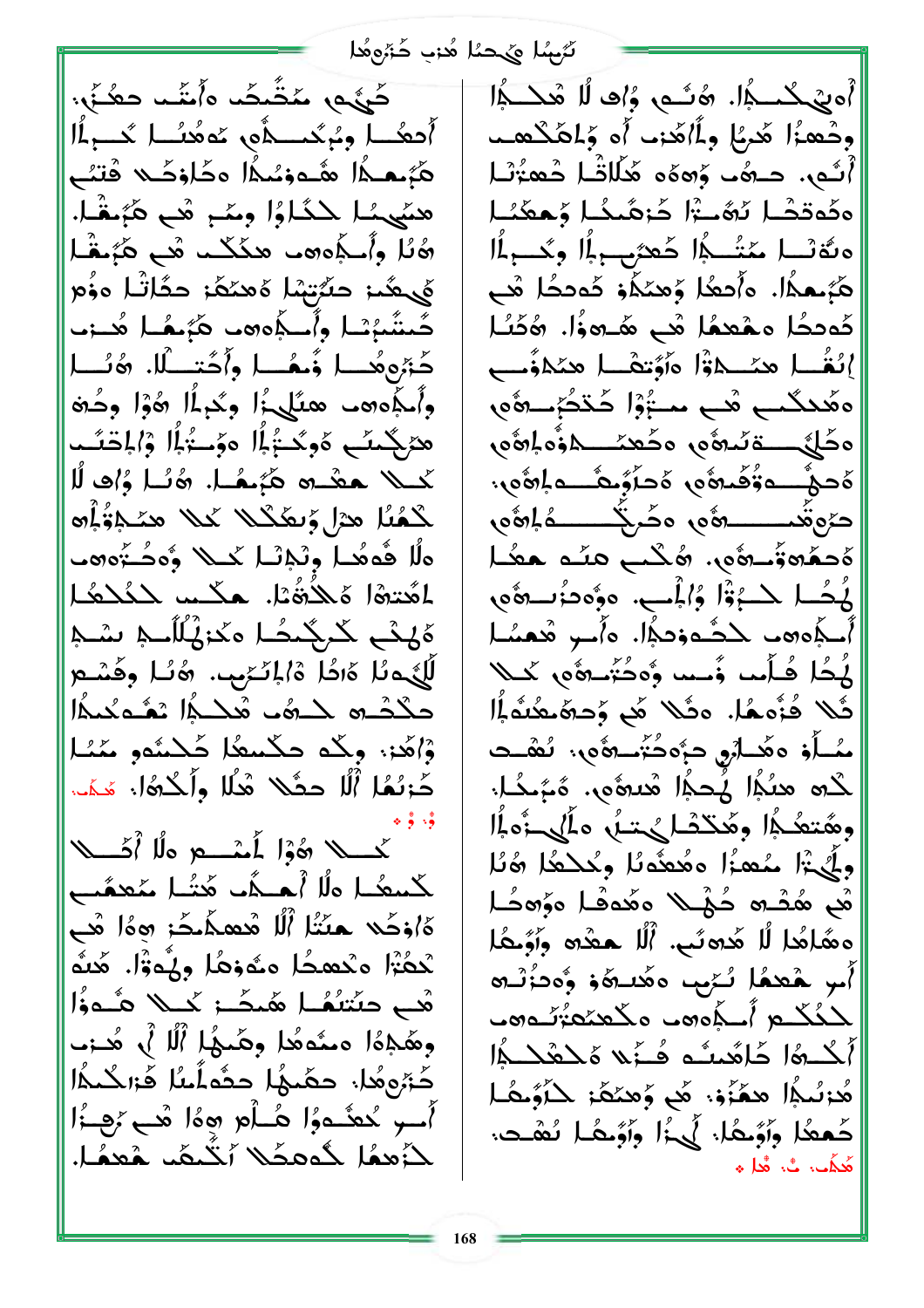المُومِنْهُ مِنْ الْمَحِرَةِ الْمُومَّةَ

الْمِقْسِماهَ الْمِهْتِحْرِهِ الْمِقْلِينَ كَمُعَهُ ؤهكَ هُدةُو كَمِلًا وُهِ حُسْنُوهِ هِمَجْوَةٌ). ٥/ هَدَهْكُمْ لَكُمَةٌ وَ وَهَ تُعْلَــٰہٗا وِيُعَـنِّي أَهــٰزُوٰي. وِشَــٰلا يَعــِ وَهِهُمِعْ كَبِّ لَهُ وَّهُ إِلَّا وَهُتُمَا مَنْتُل لْـزوَّى هُــع كُرْهُـــ3. هُتَدَــُـرَا هُاٰ بِاةُ إِلَّا وَحدٌمِ أَمُلَا هُومُكُم: وَۚه;قُ ۞ه تَحصُر: مُمَيْنٍ مِّنْ مُّد هَٰٓ;ۢ؞;ُٱسۡكِ ۞نُـا هَٰٓ;ِممُـا هُــ;ٮ كَبْرُهِ هُـٰـا هُنْـا ـهَـهُـا لْمُكُـا هِفُكْــت حكَّرْهُا هُدْبَكْنُا مِهُـعِ أَـَرْهِ كَــلا هُىعِبُا وُرِجُىجًا ولًا مُز حَدْهِــدْوُو أَلَّا اذَّمَرُكَ بِ 5 هُكْبٍ حَيْنَ وَحَكَمًا وسَعْلَا لِمَاءِ مُنْزَهِ هِكُمْلًا رِكْمِحُـا ونْفَسُهْ لْمَاهَدَا لِيُّدَمُنَ مَنْتَخَفْطَ كَاهِدًا هُـمَـدُكُمْ لِـمَـمْقُلْ وِهُٰذَٰٓوَهِ. ثَعِيمًا لِـمَـلَمَ هُوْۤا هشُه شَدْنَكِ حِذَّةًۭ إِلَّا هَجَنَّةً إِلَّا ەلْل مْدْلِمْكْمْ حْكُكْمْ. أَكْتُوا بَهْء وَعَقَمَ حَدَّمَتَنَده مَدْمَلًا وَأَوْتِقَالَ أُدهُــا وُحتَّمَّـــــــــه هوهُ صَـــــــــمُ وَ هُـــه لَمه ــــهد كَاتـــمُهمــ مَّتــلًا هُ/هَــةُ إِلَّا ۖ حَدَّـــلا ۖ هَبِ وَحِـهَ حَثَــه إِلَّا هْلِيْهِ هُمْ دُهِ. أُحِعُدْ وَحَكَمْ: أَحْدَهُ لْحَقُّهُمْ كَــلا لِيُـهو هُمنَــه، وَهُضًا عْكَزِ أَكْتَوَا كَحَدُبَ كَزَرْهِ هَٰذَا. هَجَرُم أُوْحِدًا مُّـٰوَثَّى وِمَّـٰہِ إِنَّا حَمَّـٰ مَّلَااضًا ۖ أُهوِيْدِهِ كَمِلًا هُوَيْتُهِ، أَيضُلُا وَيَأْهَدُو ەئگ ھ ڭختّــــــــــــــــــ ۋە ەْݣْكْݣْشْبَورەم وْلَا نْرِيْكُمْ شْم

هُحِمَّـــــــهِمُ الْمُعَمَّــــــــــــــه صَمَّلَحَيْ وَحَيِيكُمُ الْمُحَقَّوَةُ الْحَدِّيزُا لِكُوهِجَلا أُسٍ وَهوَٰٓـا حَثَّـهوُّا وِئَـهوُّا هِهُكُــْفَ أَثْنَا وَتَرْبِبُنَا. ﴿ وَثَمَّا وَهُمْ لَكُوهِكُمْ دُوْهُمِعَهِ وِلْمُحِمَّدِ دَّمَجِ وَصَدْوَاهِ لِخَوِ هُجِ مُدِمِلًا حَشَى ٱلصَّا هَٰمَانُهِ!. مَالَّفَ مِنْ الْمِنْ الْمُحْمَدُ ، وَهُ مَصْفُوهِ لِحَمَّمِعُنَــو)اً مَّـــ رُحَــزًا وثَةَ صَــا هِجْدَءُلْلِ وَهُوَّمُهُمْ هُوَ وَيَجْمَعُ حَقَالَ فَسِهَّاهِ هُمعُما حُصِر أَحِدةُ أَا هُنُسَتْنَا هأصهامه وكمسه كلأه مغذو لِحَمَّمَعُنَّـُوءًا لِمُؤْسِرِيًّا. مِمَّنَـــا كَـــم هَٰزُمِغْیا وِنۡکُمِیز مُحِیمُوںٖ لَّآی وفُکِّیب حكَرْهُده وُهمُسُل هرُجُمْ حكَنْكُفْل وبَكْبِ: هُدِيعُهِ, أُصِنْرُ مَكْسُفَ كَلْحَتَب وَسِنْرُهِ. هُمِيهِ كَيهِ هُي وَوْلِ وَعَلَمِينَ قْتِبْهُمْ أَبْلِيْزُو ةَابْلِسْفْتْ ةْابْلِكْتْمْ هْمِ مُحْكَمًا هِ هُو شُوتُهَا. همَّ بَ كَبْرِ كتفئا مُسْتَبْسًا ويُــد مْبِــوهُ ي أَبِلَكْنَـــدُّمَـ حَكُلْـمُـــا هُ90 هَرْجُـــمَّـــد ەھەۋ ۋەڭسىيە مالا ئىرائىم ئىس حكَّنْــا ەدًامعُعُــا. مەيَّدَـــمە سكصفحت بكري سخاء اشكرك يُرْجِئُ هُـنْزَه هُ/هـدْهُــ لِـــوَهِ هُــُلا هِمَّبِئُلُو أَمِهِ كَحَرَا لِمُحَا هَهِهَ هِئَا لَمَا يَحْمَلا لِمَسْبُوءِإِهِ وِهُذُبِرٍ \*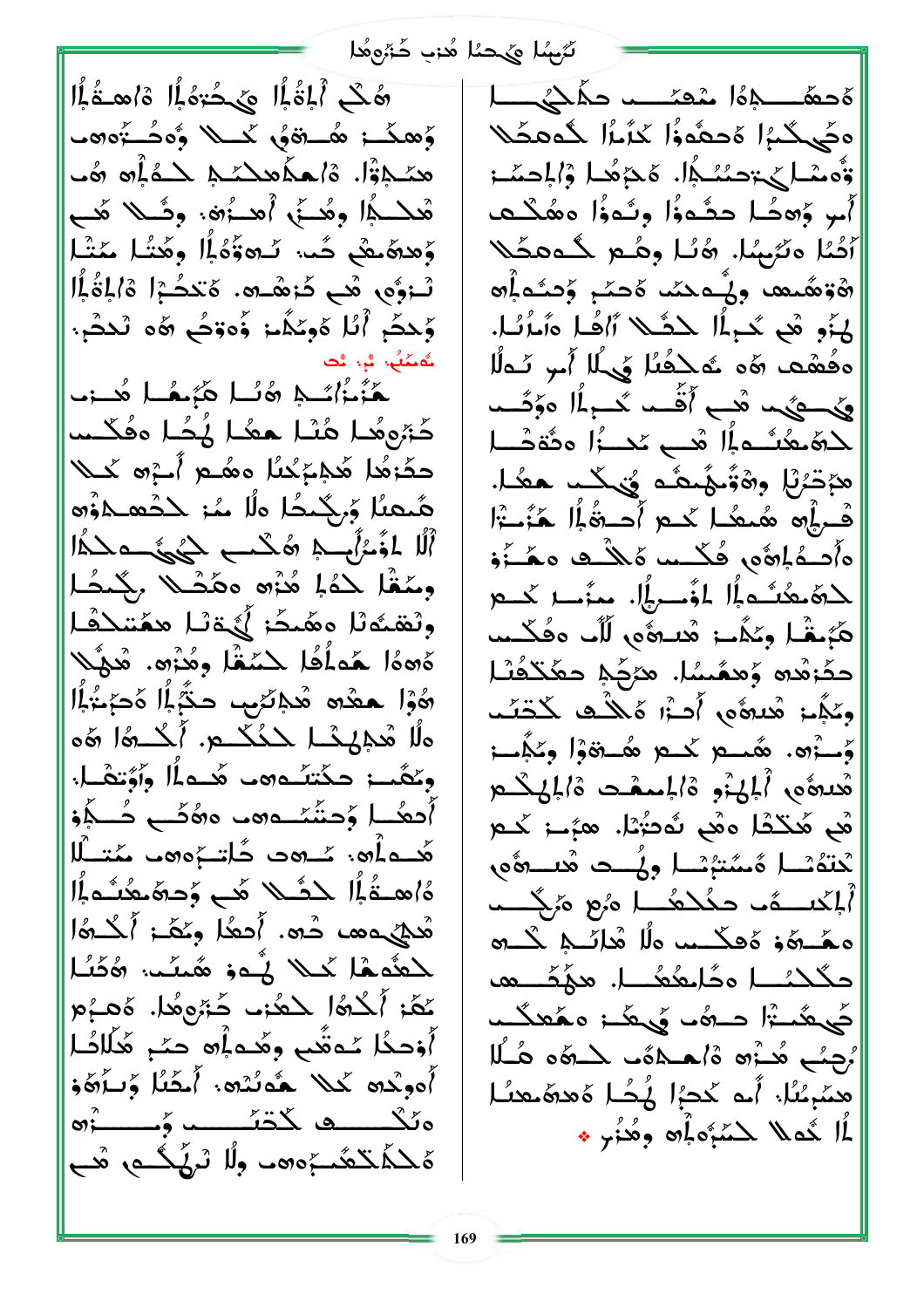المُومِّنَة بِهَا الْمَرِّهِ النُومُّ

أُهومُــا المُسرىًّا. أُوحِكُـا أُمعَّٰعُبَـــ هْ وَحِدُا ۖ جَدَيْدُو ۚ أَبِائِنَعُو ۖ حَتَّىٰ وَّءُرُهِ لحْدُبْه أُسِرٍ ومُحِبْضُعُا حُتُّا حَدُبًا وُحمُا معُعجُم مِهُم حَعَجَفُتُم أَمِهِ. ەئىلا مىر دۆمھىدە آبائىز شىشھ. ەَحْكَكَمْ هَنَبِلُولِ مْتَكْبُومِبْ هَلَلاَتْبِل وكَمعَنْكُ لِسْكُوهِ لِلصَّمِعَكِ هُدِهُنُواْهِ ﴾

هُـــم هَرُبُـــــــــــ ه دَـــــزُم لِمَـــزُا ەكھْدۇمە. ەَحكا ھَىئا ەھكھُا لِحَثَكُمْ أَوْحُلَ هَعْشَفَ هُنِدًا وَيَسُلُّلُ هُهضُم حَدَّدُاً وُوهِنَا يُضَا وَسُلَ لًا مْرَوِّصْنُا كُومِكْ\ وُومْا حُتمُلًا

كَنْ وَالْمَنْسَىٰ، أَوْهَا وَيَذَرِّكُت كحُماوُا هُنُسا وُومُنُلُسِي وكُسو فَي ْ مُلْسَمٍ حِنْعَتُ بِهِ مَقَسِعٍ كَبِ وَلَّوْصَـهِ حَنْتَــدًا وَكْتُـا أَحَكُـا وِلْعَــْلِ ونْثُه لا حْثُمْهُ مِمًّا هُوْا. وهُما وُايْلَ هُذُا هُدهُ أُولًا لَهِ مُحَكِّدٍ كُبِ هُـُلَا ائْدِهُــا وَلَاهُـــز: أَمِدَّـُـا كَكَـــدُّو، كَحْدُّة هْــا رّْأَلْ هُ مِخُمْهْدا. وَاهْــووه رَصَّاهُ مِعْلَمٌ مِنْهُمْ مِنْهُمْ مِنْهُمْ مِنْ لِكَتْمَقُلْ كُزُنْدا. هَقَت: كُبْ وَتَزْقْبَلْ لَكَشْمَهُ مِنْ النُهْدَ النُّهْرَ مِنْهَ تُدْمَلُ أَوْكُنُنَا هَدْهُدُ لا كَرِجُدْتَا كَمَلا كَذِّفُكُم مِنْكُ مِهْتَ الْمَحْمَدِينَ مَلَائًا

وِنْقِمَةَ لَا هَأُه خَيْرُهِ لِمَعْمَدَ أَسِ هُنُم هُ مُما عْلًا لَكَ وَسَمْكُـرٍ كَحَثَّةٍ! هُٰتَـٰا نْهِهْ مِدَهُ حَتَّىٰلًا هُنُمْتُوا. كُمْ حَقَّه هُـا ٱلْا حَحْدُّ!. أَمُّد: وهَيَّ شَاا نَاهِـزُّو، لَّكَ هُزِمٍ هُزِمٍ حَدَّةٍ عَوْهًا. وَلَـرُّهِ هزُم كتبُ كَثَمُهِ مُتَّدِهِ وَهُنَّا هَٰبُمُا ٥٥ وِيْحِيُّـلا مُحْدَثه وِيُحْزُه وُھ کَنے دَّنے مُنا وَجِئُدْهُنَا هْ الْمَوْثُم حَنُعْفُوه هُحَفِّي أَرْه. هَقَّمَ: كُمْ وِنْزِمْمُمْ لَأَحْدُهُ! هُمْ حُكْصُ هِ هُمْ مَمْكَبٍ أَحِعُبًا وَاسْحِبُ هَزَمَةَ ا هْ الرَّحْمِهِ . هَ رَجِّ : حَدَّهُ مِعْنُهُ إِلَّا لَمَوْمِرِيُّ أَحْفُا وِهُمْ نَهْجُهُ مِنْ هُمْ وُسْعَفْ ٱوْهُكُمُ أَهْدَى مَعْنُدَةً أَلَّا مَهُكْنَكُت أَسْرًا لِكَعْقِدُلَا هُرِقُبِطْ. أُحعُل وفَقْعِ هُو هَّرُوهُا حَدُّوُوهُمَّا هُكْدِيُّا أَبِكْلِ أَاهُوُهِ هُدُهِ مَا رَحِكُمٍ ۚ هُنْـ هِ هُكِــٰهُۭا هُوْلًا هُەوْهُمْ مُنْسُدَة ه أُهُد; لَكْ1ة. رَهُ حَبَّ حَزَّ مَعْنُدَةً إِلَّا وَآَوْهُٰهَا ۖ أَمِنٍ وَقَضَّعِ وُتُىلْكِ بِحُبَا حِكَجِجَا. مْمِّـــة وُهزَّمهُنَّـــه إِلَّا هدَههُــــــــل ممهُــــــةُل هَيْ يَنْلَكَ وَحَدَهُ وَلَا إِسْرَٰئِكَ الْمُعَكَّمِيَّت لكسته هُـلًا وْاهْد: كَعْسًا «هُــهِ: أُەكْتْدُەنسىي مَعْزْكْسَا مْلْتْكْتَسْت لِكَعْكِشُوبُاْلِ وُهِعَّنُـا. ٱوْهِ وَيَنَفَــز لاَعِيْدَا مَكْرِبُكُمْ إِلَّا أَصَهُ إِلَى شَيْئِ وُهكَّت إِ وهُكحُــو إُلَّ أَتُــو. ثَهنْــا لحَهُدــزُا هُمهُمحزُتُــه إُل ونْــارْوُه